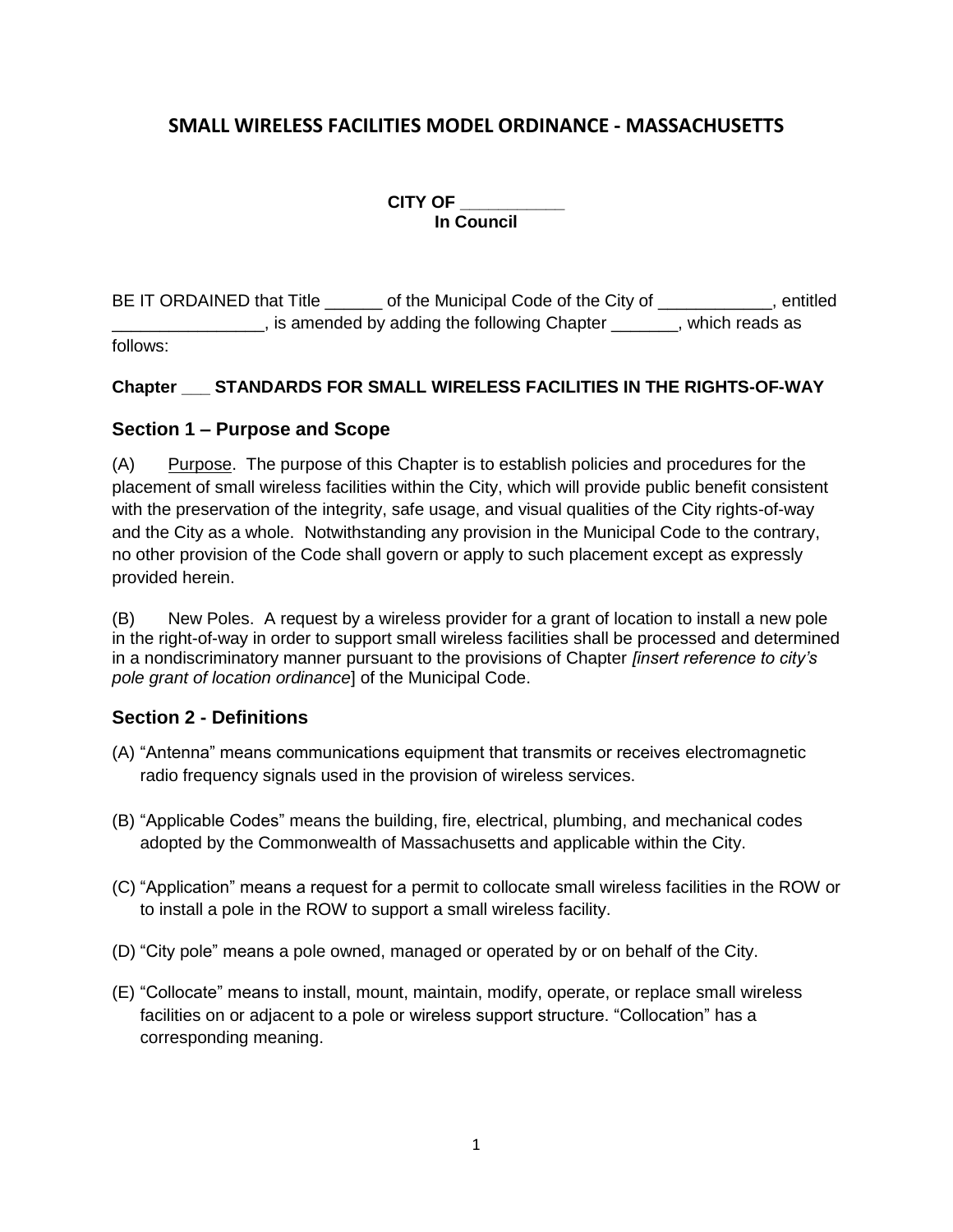- (F) "Communications service provider" means a cable operator, as defined in 47 U.S.C. § 522(5); a provider of information service, as defined in 47 U.S.C. § 153(24); a telecommunications carrier, as defined in 47 U.S.C. § 153(51); or a Wireless Provider.
- (G) "Director" means the Director of Public Works or his or her designee.
- (H) "Micro Wireless Facility" means a wireless facility that meets the following qualifications: (i) is not larger in dimension than 24 inches in length, 15 inches in width, and 12 inches in height; and, (ii) any exterior antenna is no longer than 11 inches.
- (I) "Person" means an individual, corporation, limited liability company, partnership, association, trust, or other entity or organization, including the City.
- (J) "Pole" means a pole or similar structure that is or may be used in whole or in part for communications, electric transmission or distribution, lighting, signage, or a similar function. Such term includes city poles but does not include wireless support structures.
- (K) "Rights-of-Way" or "ROW" means the area on, below, or above a public roadway, highway, street, sidewalk, alley, utility easement, or similar property, but not including a federal interstate highway, in the City.
- (L) "Small wireless facility" means a wireless facility that meets both of the following qualifications: (i) each antenna could fit within an enclosure of no more than six cubic feet in volume; and (ii) all other wireless equipment associated with the wireless facility, whether ground- or pole-mounted, is cumulatively no more than 28 cubic feet in volume. The following types of associated ancillary equipment are not included in the calculation of equipment volume: electric meter, concealment elements, telecommunications demarcation box, grounding equipment, power transfer switch, cut-off switch, vertical cable runs for the connection of power and other services.
- (M)"Wireless facility" means equipment at a fixed location that enables wireless communications between user equipment and a communications network, including: (i) equipment associated with wireless communications; and (ii) radio transceivers, Antennas, coaxial or fiber-optic cable, regular and backup power supplies and rectifiers, and comparable equipment, regardless of technological configuration. The term includes small wireless facilities. The term does not include the structure or improvements on, under, or within which the equipment is collocated.
- (N) "Wireless provider" means a person who provides wireless services or builds or installs wireless communication transmission equipment, wireless facilities or wireless support structures.
- (O) "Wireless services" means any services, whether at a fixed location or mobile, provided to the public using wireless facilities.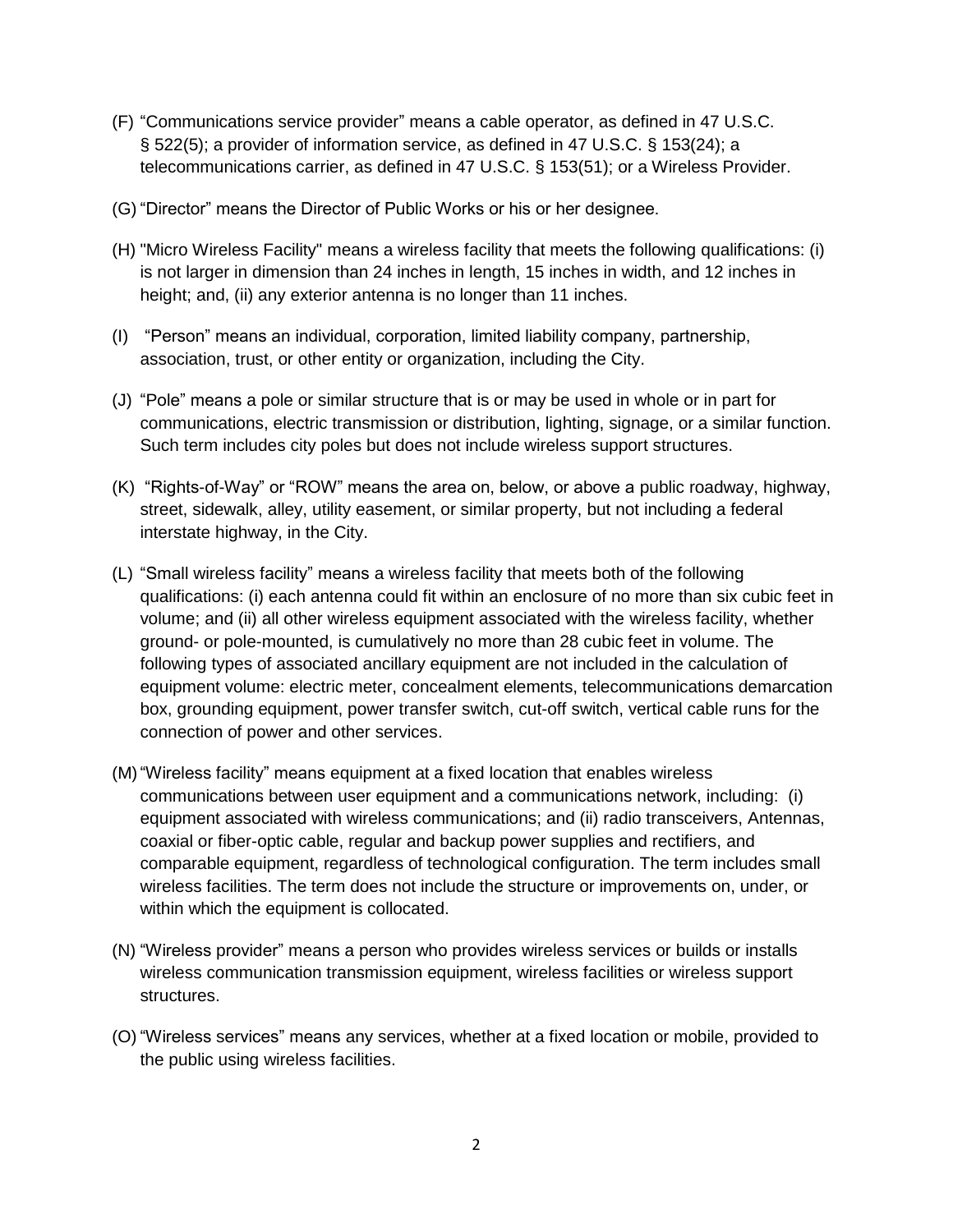(P) "Wireless support structure" means a freestanding structure, such as a monopole; a tower, either guyed or self-supporting; billboard; or, other existing or proposed structure designed to support or capable of supporting wireless facilities. Such term does not include a pole.

## **Section 3 – Permit, Application and Fees**

- (A) Permit Required. No person shall collocate a small wireless facility in the ROW without first obtaining a permit for it, except as otherwise provided in this Chapter.
- (B) Application. A wireless provider seeking such a permit, or its duly authorized representative, shall apply to the Director on a form, paper or electronic, provided by the City. The applicant may designate portions of its application materials that it reasonably believes contain proprietary or confidential information as "proprietary" or "confidential" by clearly marking each page of such materials accordingly.
- (C) Application Requirements. The application shall contain the following:
	- (1) The wireless provider's name, address, telephone number, and e-mail address;
	- (2) The name, address, telephone number, and e-mail address of the wireless provider's representative, if different than the wireless provider;
	- (3) A general description of the proposed work and an engineering diagram showing the small wireless facility as mounted on the pole or structure, with dimensions.
	- (4) A site plan, with sufficient detail to identify the location of the site and show the proposed location of the facilities the applicant seeks to install in the ROW, including any manholes or poles and the size, type, and depth of any conduit or enclosure.
- (D) When Application Not Required. An application shall not be required for: (i) routine maintenance of an existing small wireless facility; (ii) the replacement of a small wireless facility with another small wireless facility that is substantially similar or smaller in size, weight, and height; or (iii) the installation, placement, maintenance, operation, or replacement of micro wireless facilities that are strung on cables between existing poles, in compliance with applicable codes.
- (E) Application Fee. Each application or consolidated application shall be accompanied by a fee of \$100.00.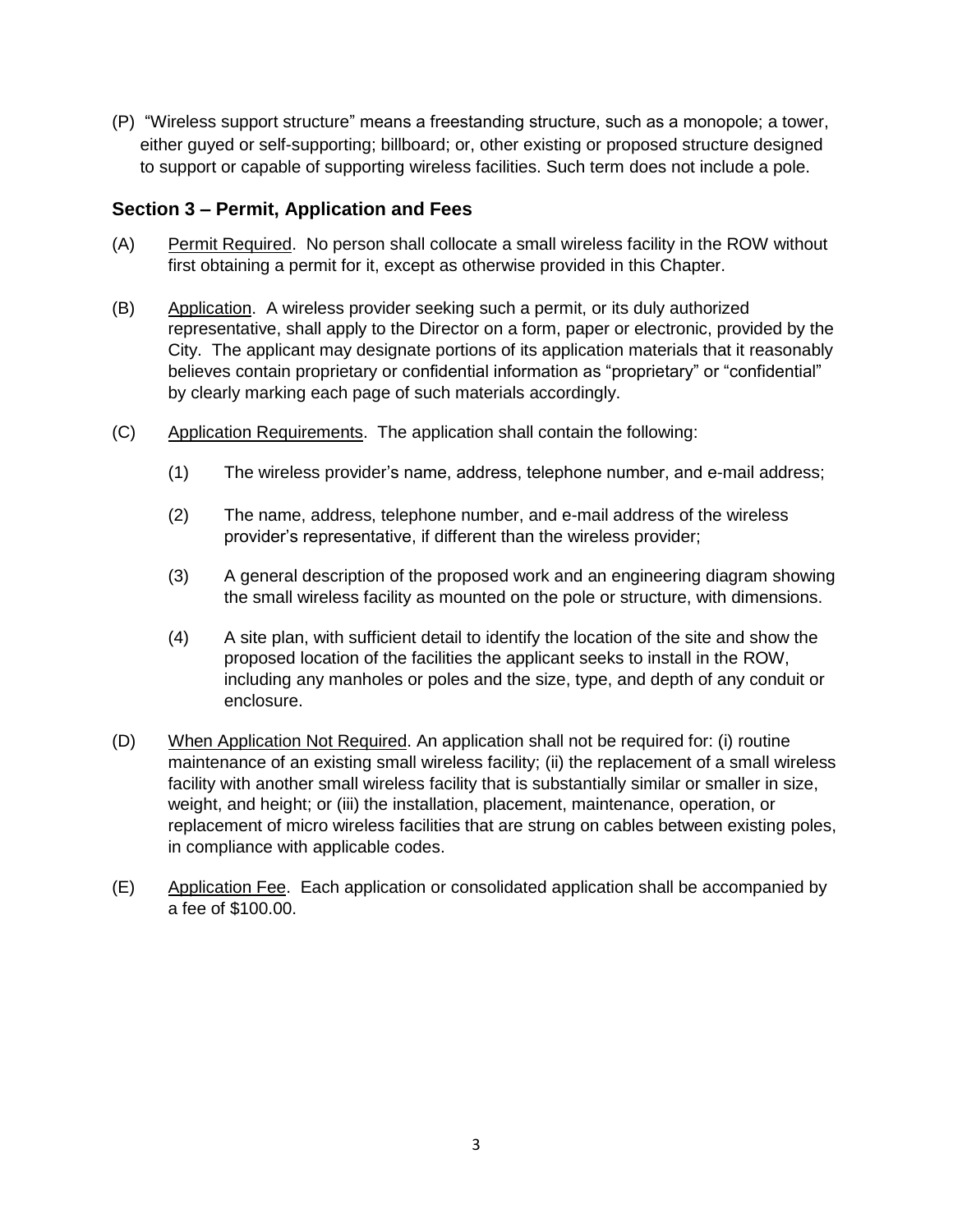## **Section 4 – Action on Permit Applications**

## (A) Review of Small Wireless Facility Applications.

(1) Within ten days of receiving an application, the Director will determine and notify the applicant by email whether the application is complete. If an application is incomplete, the Director will specifically identify the missing information. The processing deadline in subsection (3) is tolled from the date of the email notice of incompleteness to the date the applicant provides the missing information. That processing deadline also may be tolled by agreement of the applicant and the Director.

(2) The Director will approve an application unless the proposed collocation or installation fails to comply with applicable codes or the requirements in Section 5 of this Chapter. The Director will issue a permit immediately upon approval of an application.

(3) All applications shall be processed on a nondiscriminatory basis. An application is deemed approved and the permit is deemed issued if the Director fails to approve or deny the application within 60 days of receipt of the application.

(4) The Director shall document the basis for a denial, including the specific code provisions or requirements of Section 5 on which the denial is based, and send the documentation to the applicant on or before the day the Director denies the application. The applicant may cure the deficiencies identified by the Director and resubmit the application within 60 days of the denial without paying an additional application fee. The Director shall approve or deny the revised application within 30 days. Any subsequent review shall be limited to the deficiencies cited in the denial.

(5) Within 30 days of any denial by the Director of an initial application or a resubmitted application, the applicant may appeal to the City Council, which will make a decision within 30 days of the appeal. The City Council shall base its decision exclusively on whether the Director's determination that the proposed collocation fails to comply with the specific applicable code provisions or requirements of Section 5 cited in the denial is correct as a matter of law.

(6) An applicant may in its discretion file a consolidated application and receive a single permit for the collocation of multiple small wireless facilities; provided, however, that the denial of one or more facilities in a consolidated application shall not delay processing of any other facilities in the same application. If any facility in a consolidated application is denied, each such facility may be the subject of a resubmitted application as provided in paragraph  $4(A)(4)$  or an appeal as provided in paragraph  $4(A)(5)$ .

(B) Permit Duration. A permit issued under this Chapter shall be of unlimited duration; provided, however, that such permit shall expire if construction of the proposed facility is not commenced within 12 months of the permit issuance date or is commenced and then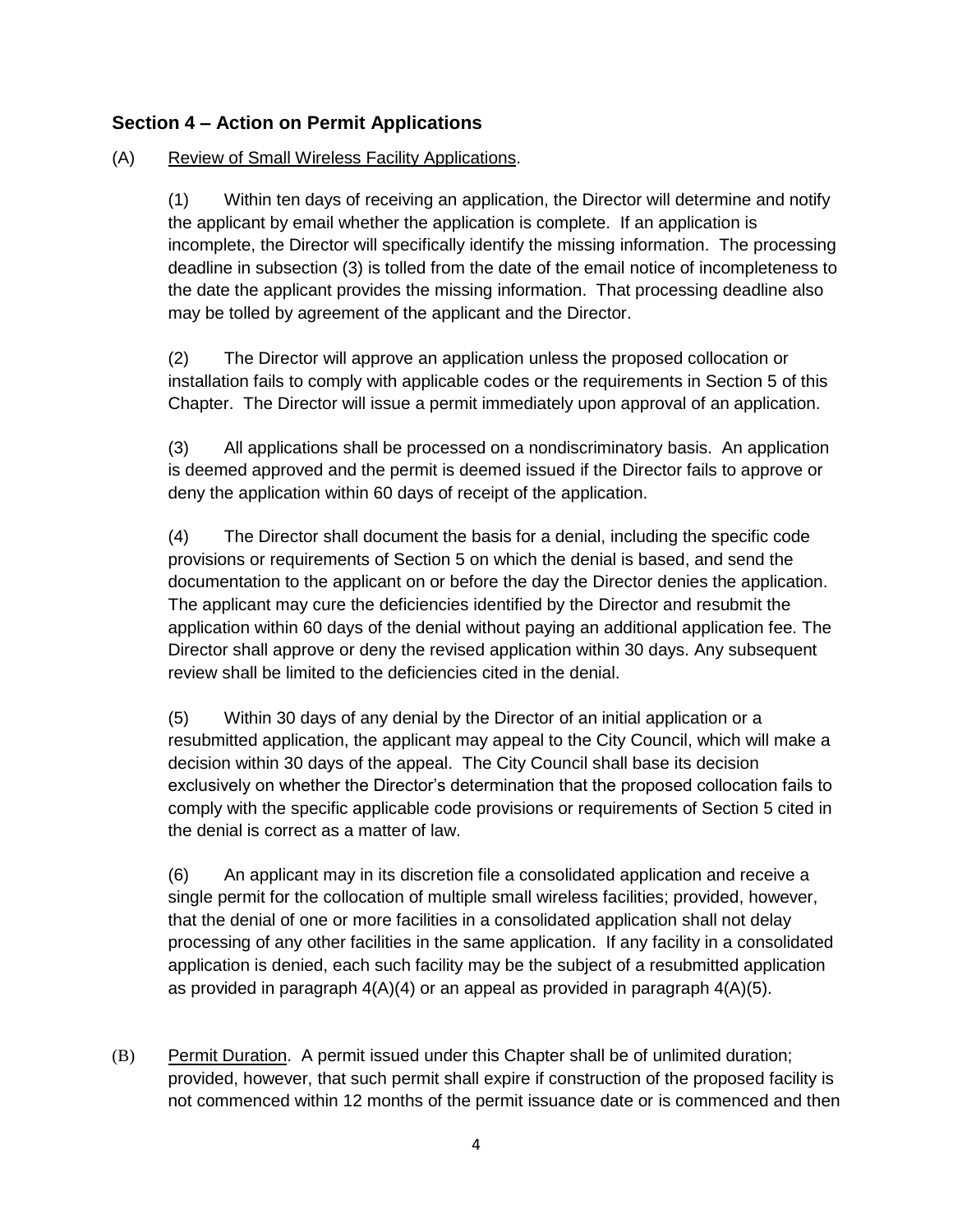suspended for more than six months unless the delay is caused by the lack of commercial power or communications facilities at the site, in which case these periods are automatically extended until six months after such facilities become available at the site. The Director and the applicant may also agree to extend the period within which construction must commence or may be suspended.

## **Section 5 – Small Wireless Facilities in the ROW; Maximum Height; Other Requirements**

- (A) Small wireless facilities in the ROW shall comply with the following requirements:
	- (1) Height. Small wireless facilities may not extend more than ten feet above the pole supporting them.
	- (2) Installation. All small wireless facilities shall be installed in accordance with the applicable codes in force at the time of installation.
	- (3) Access. Wireless providers and their employees, agents, and contractors shall have the right of access to permitted poles, wireless support structures and small wireless facilities in the ROW in accordance with the reasonable and nondiscriminatory policies of the City applicable to all utilities with facilities in the ROW or doing work in the ROW.
	- (4) Repairs. A wireless provider shall repair, at its sole cost and expense, any damage to city streets, sidewalks, curbs, gutters, trees, parkways, city poles or other property, utility lines and systems, or sewer or water systems or lines resulting from the collocation of a small wireless facility in the ROW or the installation of a pole in the ROW. The wireless provider shall restore such areas, structures and systems to substantially the same condition in which they existed prior to the damage.
- (B) Waiver. The Director of Public Works may waive one or more of the requirements in this section 5 upon good cause shown, as determined by the Director. Such waivers shall be granted in a nondiscriminatory manner.

#### **Section 6 – Abandonment and Removal of Facilities**

- (A) Removal. Within ninety days following written notice from the City, a wireless provider shall, at its own expense, protect, support, temporarily or permanently disconnect, remove, relocate, change or alter the position of any small wireless facilities collocated on a city pole whenever the City has reasonably determined that such action is necessary for the construction, repair, maintenance, or installation of any City improvement in the ROW or the operations of the City in the ROW.
- (B) Abandonment. The City may require a wireless provider to remove a small wireless facility permitted hereunder within 180 days after the date that the facility ceases to be used unless the wireless provider gives the City reasonable evidence that it is diligently working to place the facility or pole back in service. Should the wireless provider fail to timely remove the small wireless facility or pole, the City may remove such facility and recover the actual, reasonable cost of such removal from the wireless provider.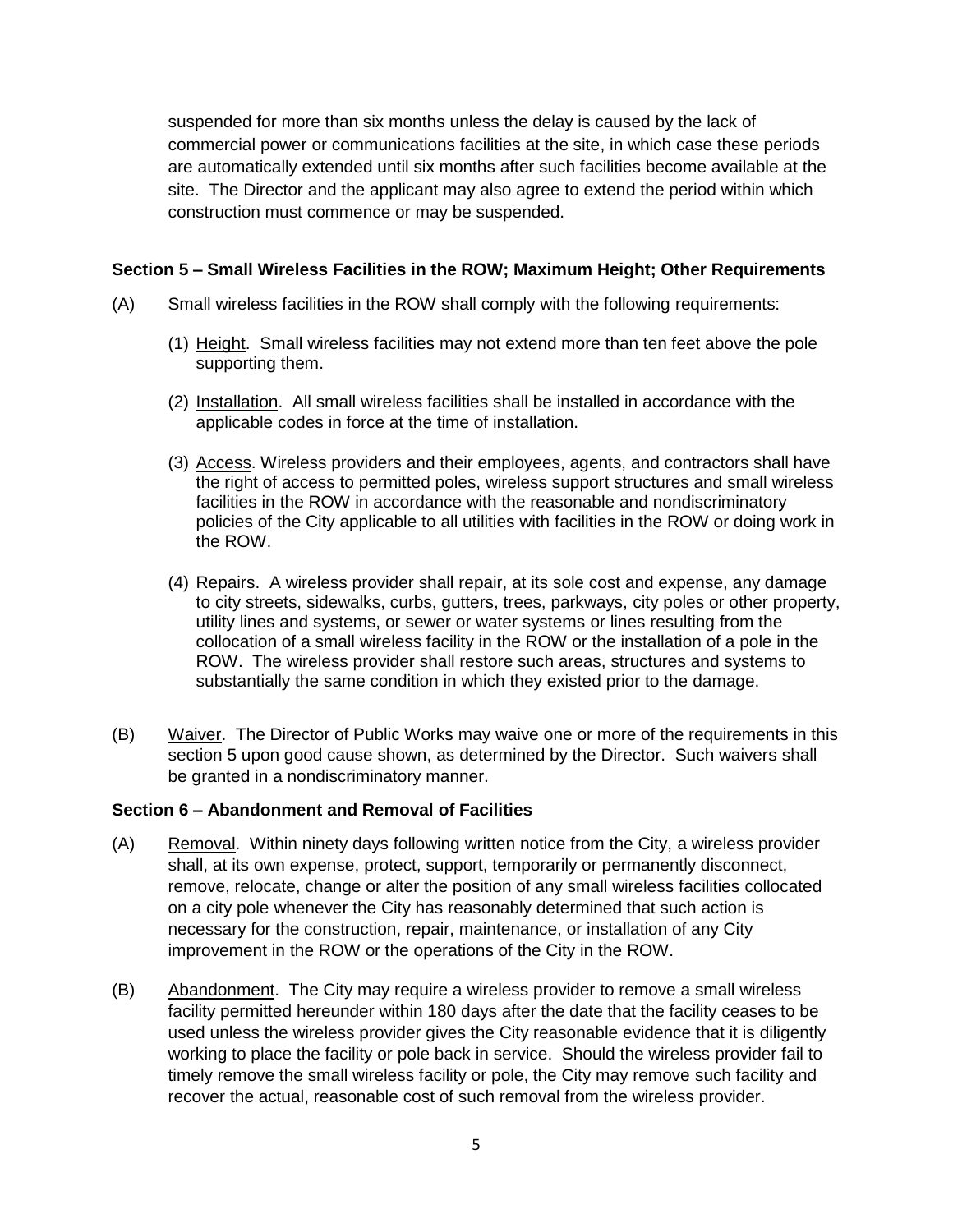### **Section 7 – Attachment to City Poles in the ROW**

- (A) Exclusivity. The City will not enter into exclusive arrangements with any person for the right to collocate on City poles.
- (B) Applications. Applications to collocate small wireless facilities on City poles shall be processed under Section 4.
- (C) Rates. The rate for collocation of small wireless facilities on a city pole shall be  $\frac{1}{2}$  per city pole per year.
- (D) Make-Ready Work.

(1) Within 60 days after receipt of a complete application to collocate small wireless facilities on a city pole, the City shall provide a good faith description of any make-ready work necessary to enable the city pole to support the requested collocation, including pole replacement if necessary. The City will require make-ready work only as necessary to meet applicable codes or industry standards.

(2) If the City determines to perform make-ready work itself or through a third-party agent, it shall provide a good faith estimate for such work to the wireless provider within 60 days after receipt of a complete application. Fees for make-ready work shall be commercially reasonable and shall not exceed the lesser of: (a) the City's actual costs; or (b) the amount the City charges to other communications service providers for similar work. The City shall exclude from such fees costs related to pre-existing or prior damage or noncompliance or any consultant's fees or expenses.

- (E) Liability. The wireless provider assumes all risk of liability for damages that may occur to persons or property on account of the collocation by it or its agent of a small wireless facility on a city pole in the ROW.
- (F) Insurance. A wireless provider that has been granted a permit to place a small wireless facility on a city pole in the ROW shall maintain in effect, during the time that its small wireless facility is located in the ROW, commercial general liability insurance and commercial automobile liability insurance covering the city against claims, injury or damage to persons or property caused by the proposed work, in amounts of \$1,000,000 per occurrence and \$2,000,000 annual aggregate, and \$2,000,000 for each personal injury liability. On request of the City, such wireless provider shall provide certificates of insurance or other evidence of the above coverage. Such a provider may self-insure any required coverage as long as it or its parent maintains a net worth of at least \$200 million.
- (G) Indemnification. A wireless provider granted a permit under this Chapter shall defend, indemnify, and hold harmless the City, its Council, boards, commissions, officials, officers, agents, contractors, volunteers, and employees from and against any and all loss, damages, liability, claims, suits, costs and expenses, including court costs and reasonable attorney's fees resulting from the negligence of the wireless provider, its